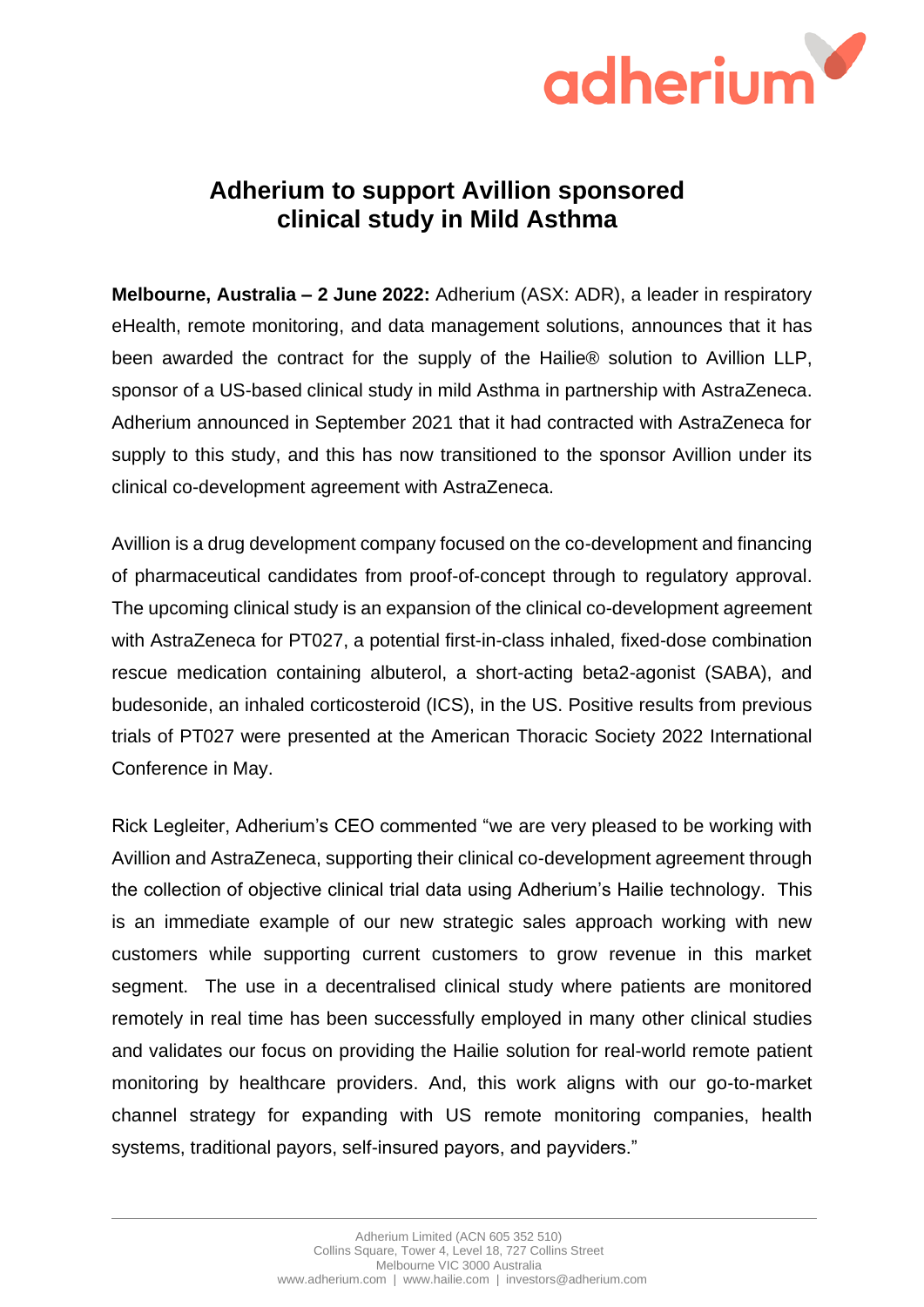

As previously announced, Adherium will be providing a bespoke version of its Hailie sensor and software to track the usage of the investigational inhaler medications via the study participants' phones. Manufacturing of the sensors is underway, and these and the software are expected to be supplied over Q2 and Q3 calendar 2022. Adherium confirms the contract revenue guidance of approximately US\$650,000, with the majority of this to be generated in Q3 calendar 2022 and further support services will be supplied over the course of the study's two-year duration. The contract with Avillion for the clinical study is on usual commercial terms.

## **About Avillion**

Avillion offers pharma partners an innovative model providing additional funding and clinical development expertise, to maximise the potential of new and existing assets. Avillion takes on the full clinical and regulatory risk, focusing on the speed and quality of trial execution. Typically supporting programs post proof-of-concept through to registration and with an agnostic approach to therapy area, Avillion prides itself in adding value around operational expertise while being backed by established life science investors.

For more information, please visit [www.avillionllp.com](http://www.avillionllp.com/)

## **About Adherium (ASX: ADR)**

Adherium is a provider of integrated digital health solutions and a worldwide leader in connected respiratory medical devices, with more than 180,000 sold globally. Adherium's Hailie® platform solution provides clinicians, healthcare providers and patients access to remotely monitor medication usage parameters and adherence, supporting reimbursement for qualifying patient management.

The Hailie solution includes a suite of integration tools to enable the capture and sharing of health data via mobile and desktop apps, Software Development Kit (SDK)